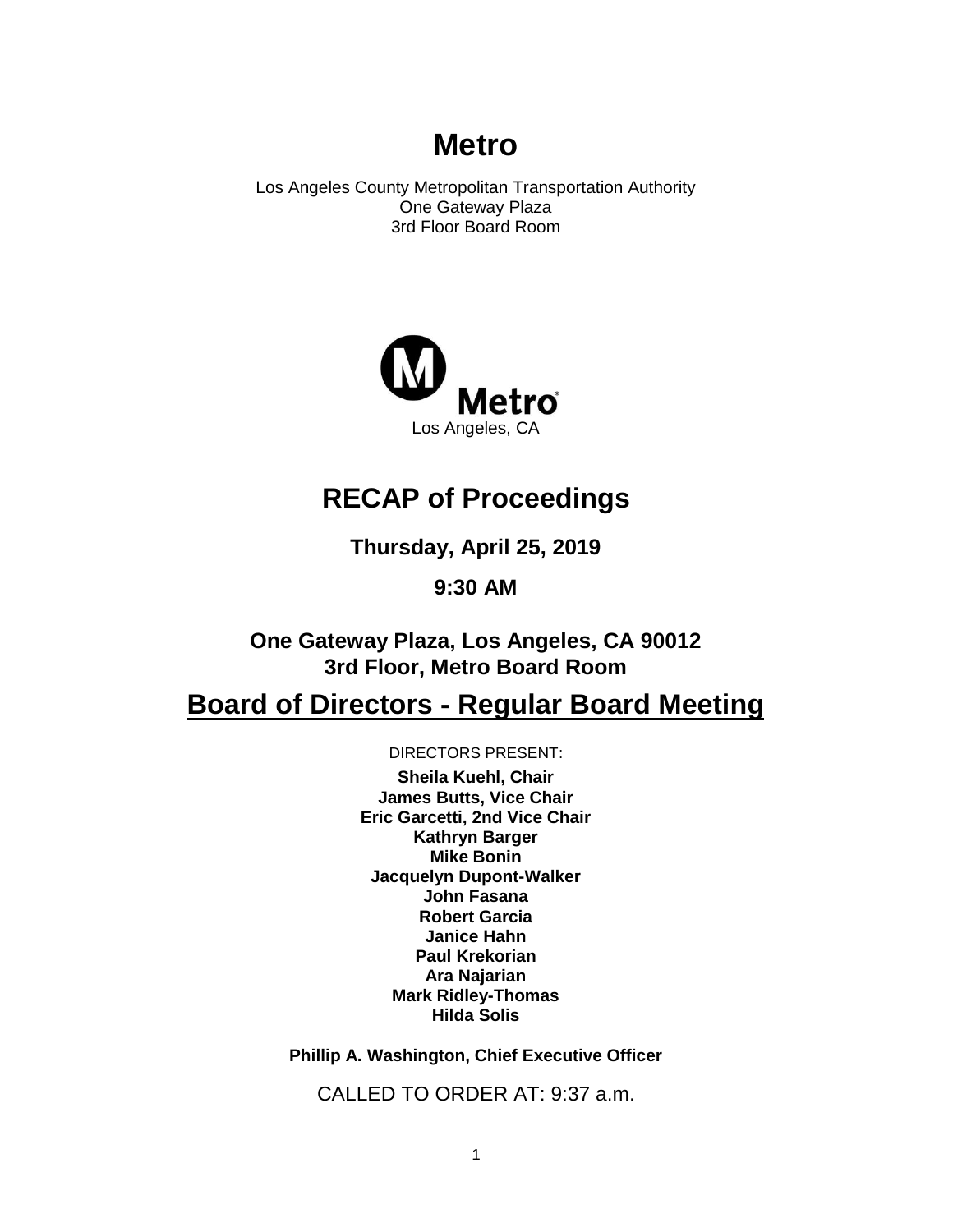RECEIVED report by the **Chief Executive Officer.** 

|  |  |  |  |  | PK JF JH MB HS JB SK EG KB JDW MRT AN RG |  |  |
|--|--|--|--|--|------------------------------------------|--|--|
|  |  |  |  |  |                                          |  |  |

|  | 3. SUBJECT: REMARKS BY THE CHAIR | 2019-0257 |
|--|----------------------------------|-----------|
|  |                                  |           |

RECEIVED remarks by the **Chair.**

|  |  |  |  | PK   JF   JH   MB   HS   JB   SK   EG   KB   JDW   MRT   AN   RG |  |  |
|--|--|--|--|------------------------------------------------------------------|--|--|
|  |  |  |  |                                                                  |  |  |

**4. SUBJECT: REPORT BY THE CHIEF EXECUTIVE OFFICER 2019-0258**

APPROVED ON CONSENT CALENDAR Minutes of the Regular Board Meeting held

**PK JF JH MB HS JB SK EG KB JDW MRT AN RG** Y Y Y A Y Y Y A Y Y A Y Y

Consent Calendar items were approved by one motion except for Item 36 which was held by a

Director for discussion and/or separate action.

1. APPROVED Consent Calendar Items: 2, 7, 8, 17, 19, 20, \*\*23, 25, 30, 35, 36 and 37.

\*\*Item required 2/3 vote

March 28, 2019.

| PK = P. Krekorian | $HS = H$ . Solis    | $KB = K$ . Barger         | RG = R. Garcia |
|-------------------|---------------------|---------------------------|----------------|
| $JF = J$ . Fasana | $JB = J.$ Butts     | $JDW = J$ . Dupont-Walker |                |
| $JH = J$ . Hahn   | $EG = E$ . Garcetti | $MRT = M$ . Ridlev-Thomas |                |
| $MB = M.$ Bonin   | $SK = S$ . Kuehl    | $AN = A$ . Najarian       |                |

**LEGEND: Y = YES, N = NO, C = HARD CONFLICT, S = SOFT CONFLICT ABS = ABSTAIN, A = ABSENT, P = PRESENT**

## **ROLL CALL**

**2. SUBJECT: MINUTES 2019-0200**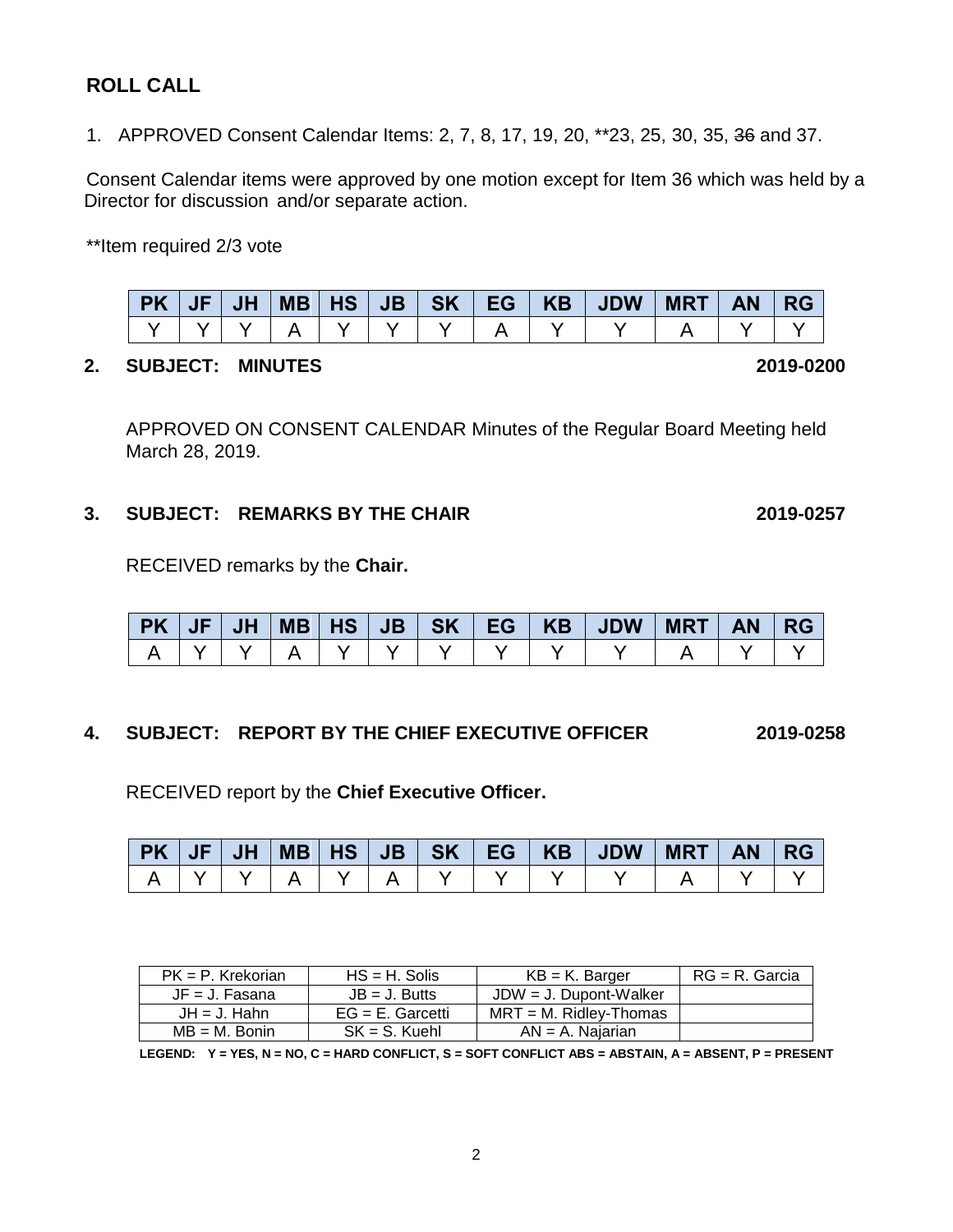## **6. SUBJECT: I-10 EXPRESSLANES EXTENSION FROM I-605 TO LA/SB 2019-0129 COUNTY LINE**

AUTHORIZED AS AMENDED BY ITEM 6.1 the use of toll revenues, in a not-to-exceed amount of \$3.9 million for the upgrade of a 42-strand bundle of single mode fiber optic (SMFO) cable to a 72-strand bundle of SMFO cable and a fiber patch panel for Segment 3 of the I-10 High Occupancy Vehicle (HOV) lane project to accommodate for the communications network necessary for conversion to future ExpressLanes. Additional improvements include the installation of 2-inch conduit, pull boxes, cast-in-drilled-hole (CIDH) pile foundations, and modified concrete barrier for median lighting improvements for Segments 2 and 3 for improved lighting. If authorized, the improvements will accommodate for future communications for the I-10 ExpressLanes Extension project, as well as any related Intelligent Transportation System (ITS) efforts, and improved visibility at HOV lane ingress/egress points.

| PK / | <b>JF</b> | <b>JH</b> | $MB$ $HS$ $JB$ |  |  | SK   EG   KB   JDW | <b>MRT</b> | <b>AN</b> | <b>RG</b> |
|------|-----------|-----------|----------------|--|--|--------------------|------------|-----------|-----------|
|      |           |           |                |  |  |                    |            |           |           |

#### **6.1. SUBJECT: I-10 EXPRESSLANES EXTENSION 2019-0236**

APPROVED **REVISED AMENDING Motion by Butts, Fasana, Hahn, and Solis** that this item be amended to authorize the use of up to  $$4.4$  million in  $+110-$ ExpressLanes revenues or South Bay Measure M Multi-year Subregional Program (MSP) Transportation System Mobility Improvement Program (TSMIP) funds to construct the South Bay Smart Net.

| <b>PK JF</b> | JH |  |  | $MB$ $HS$ $JB$ $SK$ $EG$ $KB$ | <b>JDW</b> | <b>MRT</b> | AN/ | I RG |
|--------------|----|--|--|-------------------------------|------------|------------|-----|------|
|              |    |  |  |                               |            |            |     |      |

## **7. SUBJECT: PROPERTY INSURANCE PROGRAM 2019-0027**

AUTHORIZED ON CONSENT CALENDAR the Chief Executive Officer to negotiate and purchase All Risk Property and Boiler and Machinery insurance policies for all property at the current policy limits at a not to exceed price of \$3.1 million for the 12-month period May 10, 2019 through May 10, 2020.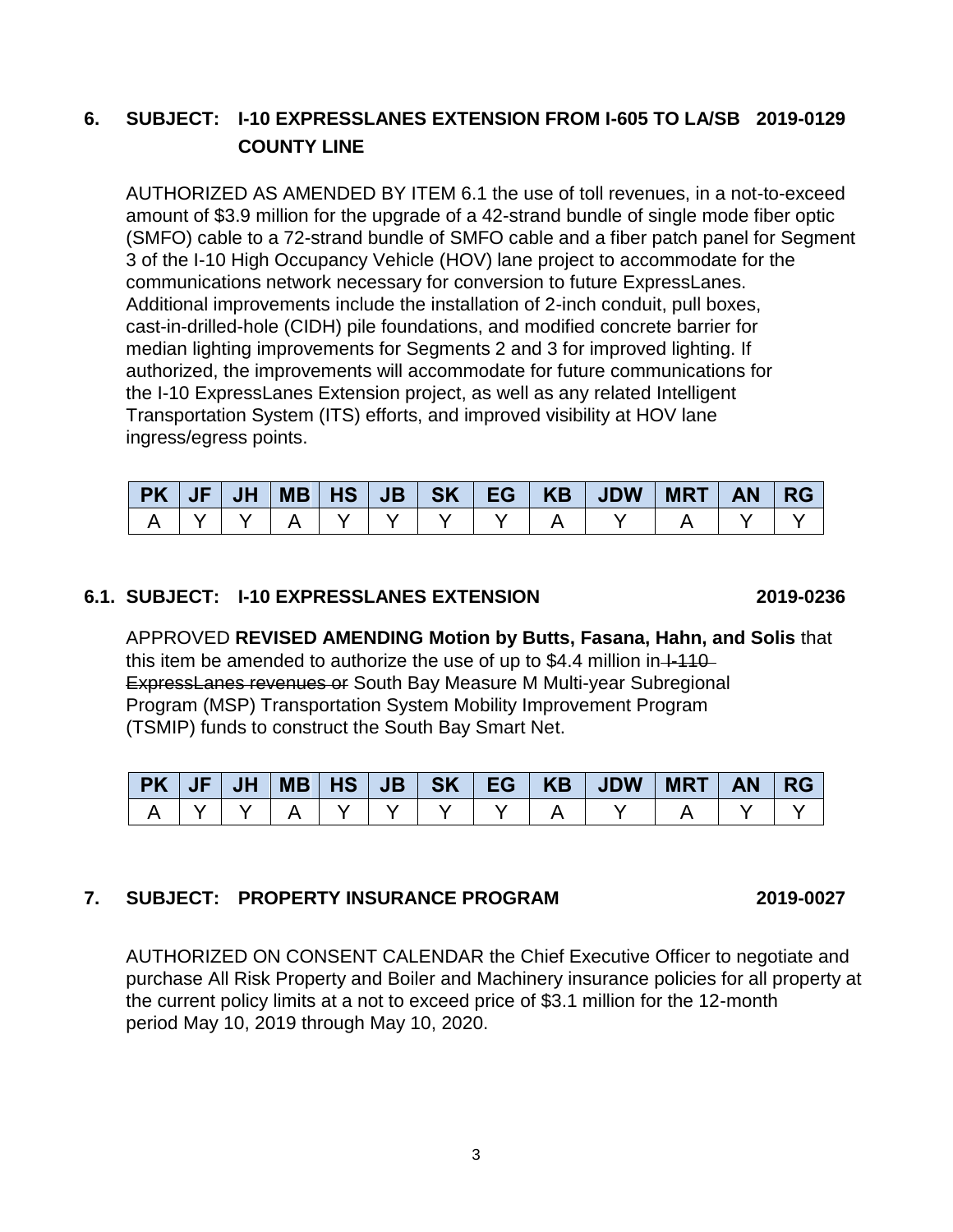## **8. SUBJECT: LEASE AGREEMENT WITH BLUM COURTYARD 2019-0067 ASSOCIATES FOR THE LA METRO SYSTEM SECURITY AND LAW ENFORCEMENT OFFICE LOCATED AT 1300 W. OPTICAL DRIVE, AZUSA**

AUTHORIZED ON CONSENT CALENDAR the Chief Executive Officer (CEO) to execute a ten (10)-year lease agreement commencing August 1, 2019 with Blum Courtyard Associates ("Lessor") for the LA Metro System Security and Law Enforcement office located at 1300 W. Optical Drive in Azusa at a rate of \$40,010 per month with escalations of three percent (3%) annually for a total lease value of \$5,268,103 over the term.

## **12. SUBJECT: TAP SYSTEM SUPPORT SERVICES 2018-0330**

AUTHORIZED the Chief Executive Officer to execute a modification to Contract No. OP02461010-MAINT, with Cubic Transportation Systems, Inc. ("Cubic"), for TAP System Support Services of all fare collection equipment, in the amount of \$68,220,642 increasing the total contract value from \$295,351,189, to \$363,571,831 and a contract modification extension of five and a half (5.5) years until December 2024.

|  |  |  |  | PK   JF   JH   MB   HS   JB   SK   EG   KB   JDW   MRT   AN   RG |  |  |
|--|--|--|--|------------------------------------------------------------------|--|--|
|  |  |  |  |                                                                  |  |  |

## **14. CARRIED OVER TO MAY: SUBJECT: REGIONAL RAIL ON-CALL 2018-0801 SERVICES**

AUTHORIZE the Chief Executive Officer (CEO) to:

- A. AWARD six task order based on-call Contracts for Regional Rail Planning and Environmental services to the firms listed below for a five-year base period in an amount not-to-exceed \$10 million, with two, one-year options not-to-exceed \$2 million each year, for a not-to-exceed cumulative total funding amount of \$14 million, subject to resolution of protest(s) if any. The following firms are recommended for award:
	- 1. Gensler, Contract Number AE56752000
	- 2. HDR Engineering, Inc., Contract Number AE56752001
	- 3. Jacobs/CH2M Hill, Contract Number AE56752002
	- 4. Mott MacDonald, LLC, Contract NumberAE56752003
	- 5. STV Inc., Contract Number AE56752004
	- 6. WSP USA, Contract Number AE56752005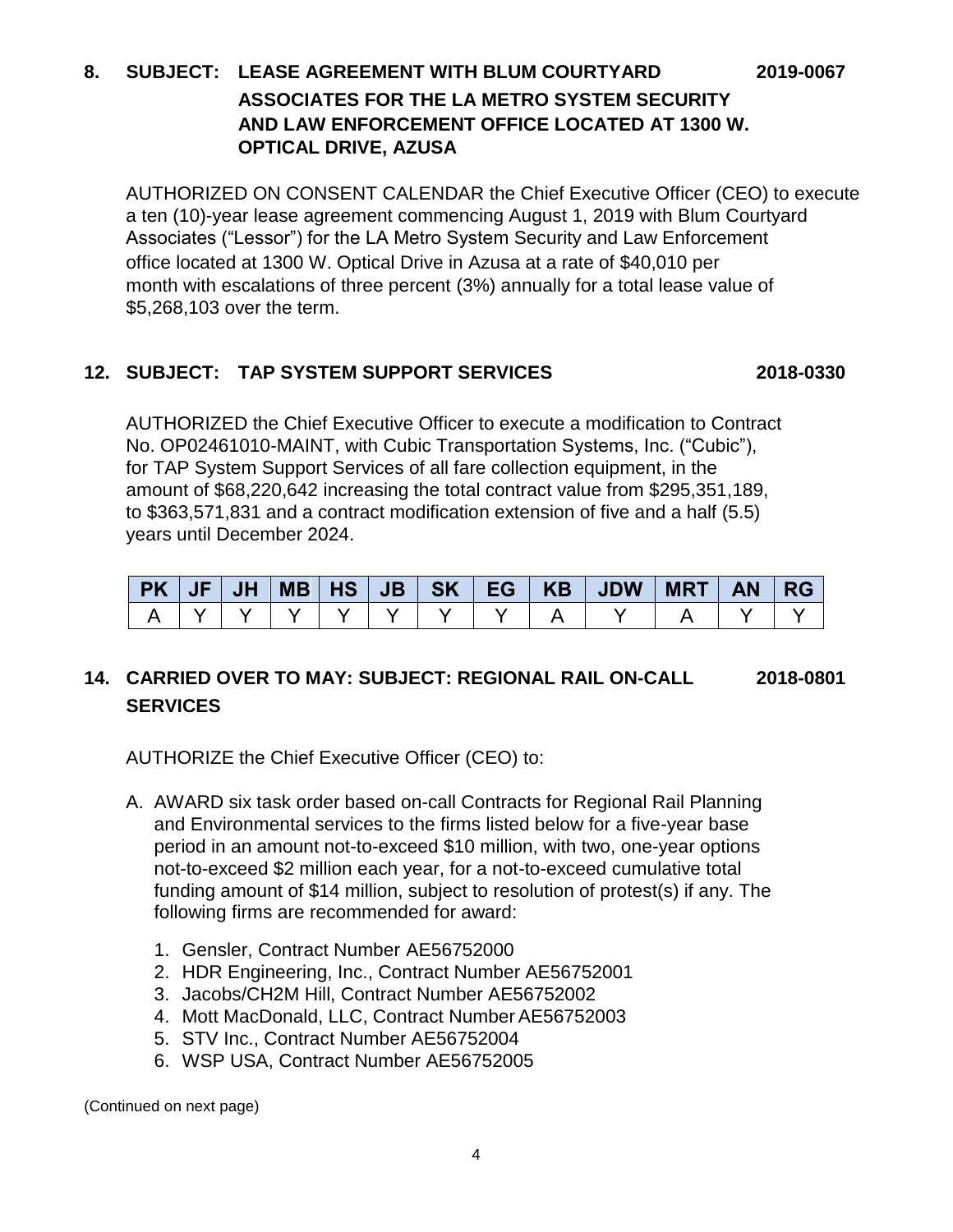- B. AWARD five task order based on-call Contracts for Regional Rail Engineering and Design services to the firms listed below for a five-year base period in an amount not-to-exceed \$11 million, with two, one-year options not-to-exceed \$2 million each year, for a not-to-exceed cumulative total funding amount of \$15 million, subject to resolution of protest(s) if any. The following firms are recommended for award:
	- 1. AECOM Technical Services, Inc, Contract Number AE56750000
	- 2. HDR Engineering, Inc., Contract Number AE56750001
	- 3. Mott MacDonald, LLC, Contract Number AE56750002
	- 4. Pacific Railway Enterprises, Inc., Contract Number AE56750003
	- 5. RailPros, Contract Number AE56750004
	- C. AWARD four task order based on-call Contracts for Regional Rail Project Management services to the firms listed below for a five-year base period in an amount not-to-exceed \$10 million, with two, one-year options in an amount not-to-exceed \$2 million each year, for a not-to-exceed cumulative total funding amount of \$14 million, subject to resolution of protest(s) if any. The following firms are recommended for award:
		- 1. AECOM Technical Services, Inc, Contract Number AE5664300001
		- 2. RPA Joint Venture, Contract Number AE5664300102
		- 3. Stantec, Contract Number AE5664300202
		- 4. WSP USA, Contract Number AE5664300302
	- D. EXECUTE individual task orders for planning and environmental on-call services in a total amount not-to-exceed \$14,000,000; for engineering and design on-call services in a total amount not-to-exceed \$15,000,000; and for project management on-call services in a total amount not-to-exceed \$14,000,000.

## **16. SUBJECT: VERMONT TRANSIT CORRIDOR - RAIL 2019-0205 CONVERSION/FEASIBILITY STUDY**

APPROVED AS AMENDED BY ITEM 16.1:

- A. RECEIVING AND FILING the findings and recommendations from the Vermont Transit Corridor Rail Conversion/Feasibility Study;
- B. APPROVING advancement of the two BRT concepts: 1) an end-to-end side-running and 2) a combination side and center-running, previously identified through the 2017 Vermont Bus Rapid Transit (BRT) Technical Study into environmental review;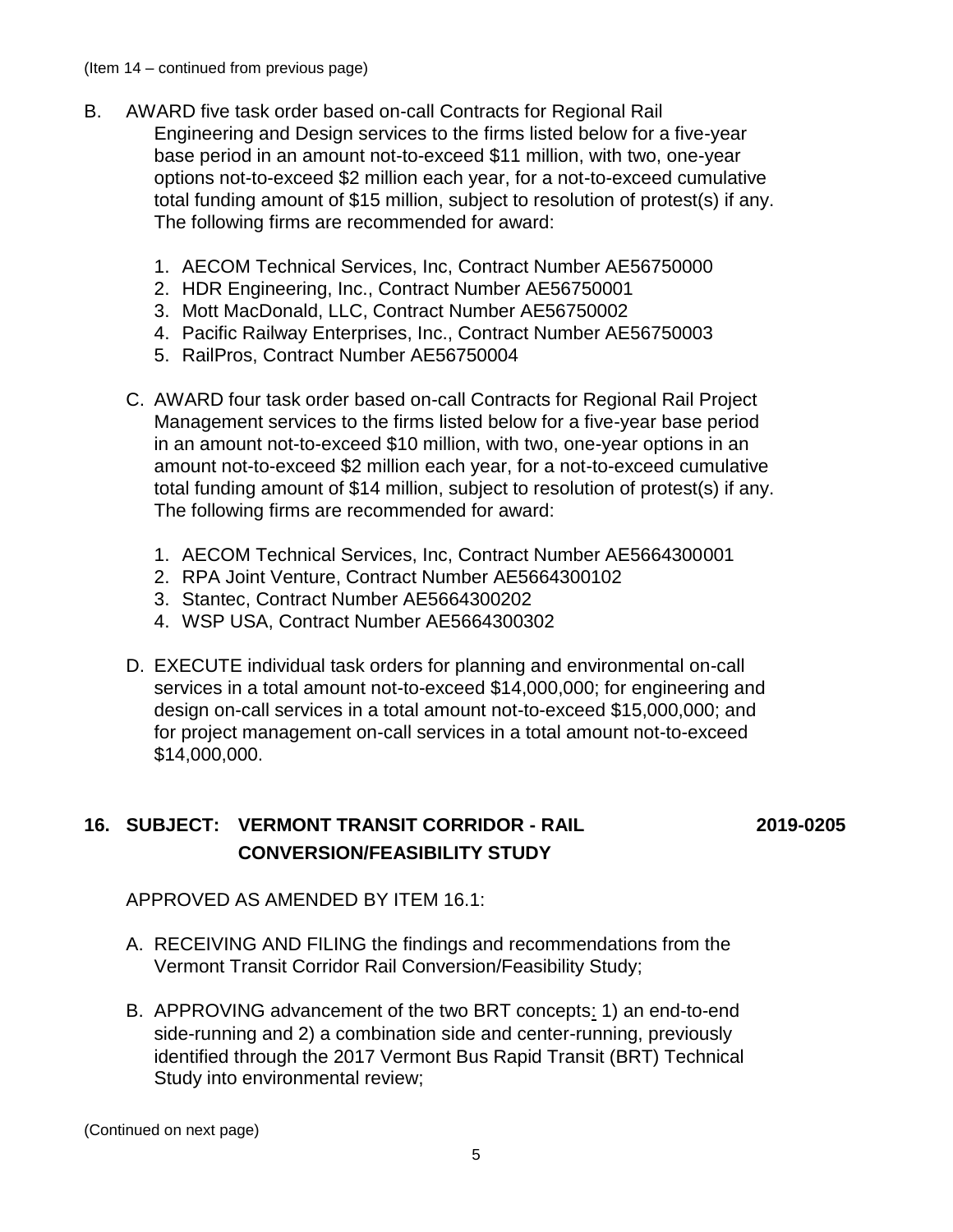- C. AUTHORIZING study of a center-running BRT facility or similarly high performing, dedicated BRT facility across the Vermont Transit Corridor study area that is feasible to be delivered per the Measure M expected opening date to supplement the existing 2017 Vermont BRT Technical Study;
- D. DIRECTING the CEO to return to the Board with the findings from the supplemental study prior to initiating the environmental review scoping process; and
- E. DIRECTING broad public, stakeholder and partner engagement to be undertaken as part of the supplemental study and environmental review efforts.

| PK JF | JH |  |  |  | MB HS JB SK EG KB JDW MRT AN RG |  |  |
|-------|----|--|--|--|---------------------------------|--|--|
|       |    |  |  |  |                                 |  |  |

## **16.1.SUBJECT: VERMONT TRANSIT CORRIDOR - RAIL 2019-0259 CONVERSION/FEASIBILITY STUDY**

APPROVED AMENDING Motion by Garcetti, Dupont-Walker, Hahn, Solis and Butts that the Board direct the CEO to:

- A. Advance technically feasible rail concepts previously identified through the 2017 Vermont Bus Rapid Transit (BRT) Technical Study into environmental review to preserve the ability to deliver rail transit if additional funding materializes;
- B. Include a feasibility study of extending the Vermont Transit Corridor to the South Bay Silver Line Pacific Coast Highway transitway station to ensure regional connectivity via Minimum Operable Segments, including identification of potential maintenance facility sites; and
- C. Report back to the MTA Board in July 2019 with a Public Private Partnership business case approach for each Minimum Operable Segment.

|  |  |  |  | PK   JF   JH   MB   HS   JB   SK   EG   KB   JDW | $MRT$ $AN$ $RG$ |  |
|--|--|--|--|--------------------------------------------------|-----------------|--|
|  |  |  |  |                                                  |                 |  |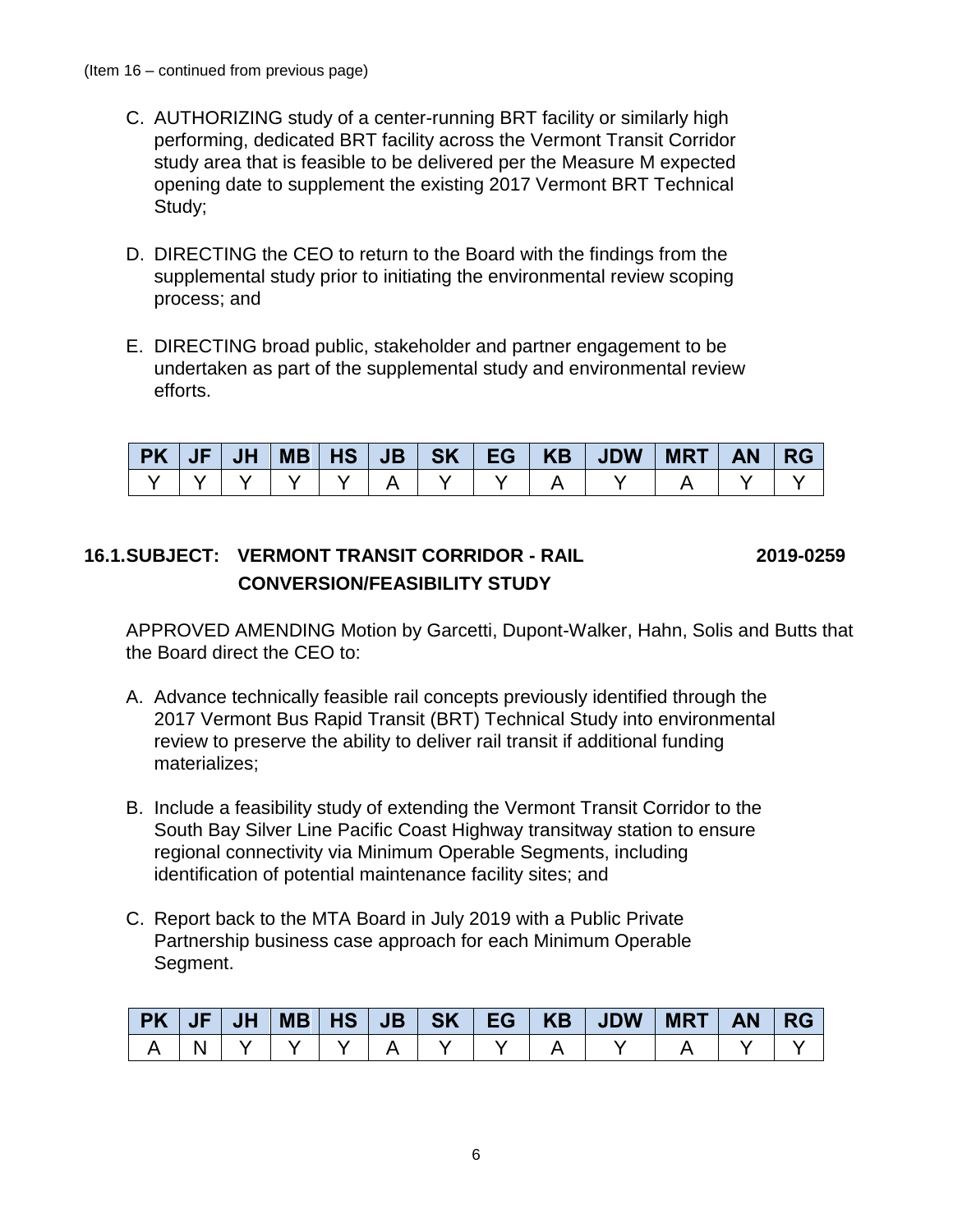## **17. SUBJECT: FEDERAL TRANSIT ADMINISTRATION SECTION 5310 2019-0091 GRANT PROGRAM FUNDS FOR FISCAL YEAR 2019**

APPROVED ON CONSENT CALENDAR:

- A. the Fiscal Year (FY) 2019 Solicitation for Proposals for Federal Transit Administration (FTA) Section 5310 Enhanced Mobility of Seniors and Individuals with Disabilities Program funds, including the following:
	- 1. Allocation process shown in Attachment A;
	- 2. Solicitation funding mark estimated up to \$10,201,958;
	- 3. Application package shown in Attachment B; and
- B. ALLOCATING \$10,867,304 in Section 5310 funds for Access Services as identified by the FY 2019 funding allocation process, for traditional capital projects, to support complementary paratransit service that the Americans with Disabilities Act (ADA) requires.

## **18. SUBJECT: NORTH HOLLYWOOD TO PASADENA BUS RAPID 2019-0148 TRANSIT (BRT) CORRIDOR**

## **CARRIED OVER TO MAY:**

- A. RECEIVING AND FILING the North Hollywood to Pasadena BRT Corridor Alternatives Analysis (AA) Study Report; and
- B. AUTHORIZING the CEO to initiate the Draft Environmental Impact Report (DEIR).

## **19. SUBJECT: MEMBERSHIP ON METRO SERVICE COUNCILS 2018-0788**

APPROVED ON CONSENT CALENDAR Nominees for membership on Metro's Service Councils.

## **20. SUBJECT: PURCHASE OF SAFETY VESTS 2019-0111**

AUTHORIZED ON CONSENT CALENDAR the Chief Executive Officer to award a two-year, firm fixed price Contract No. MA57367000 to KNS Industrial Supply, the lowest responsive and responsible bidder for Safety Vests. The one-year base contract amount is \$576,350 inclusive of sales tax, and the one-year option amount is \$590,741, inclusive of sales tax, for a total contract amount of \$1,167,091, subject to resolution of protest(s), if any.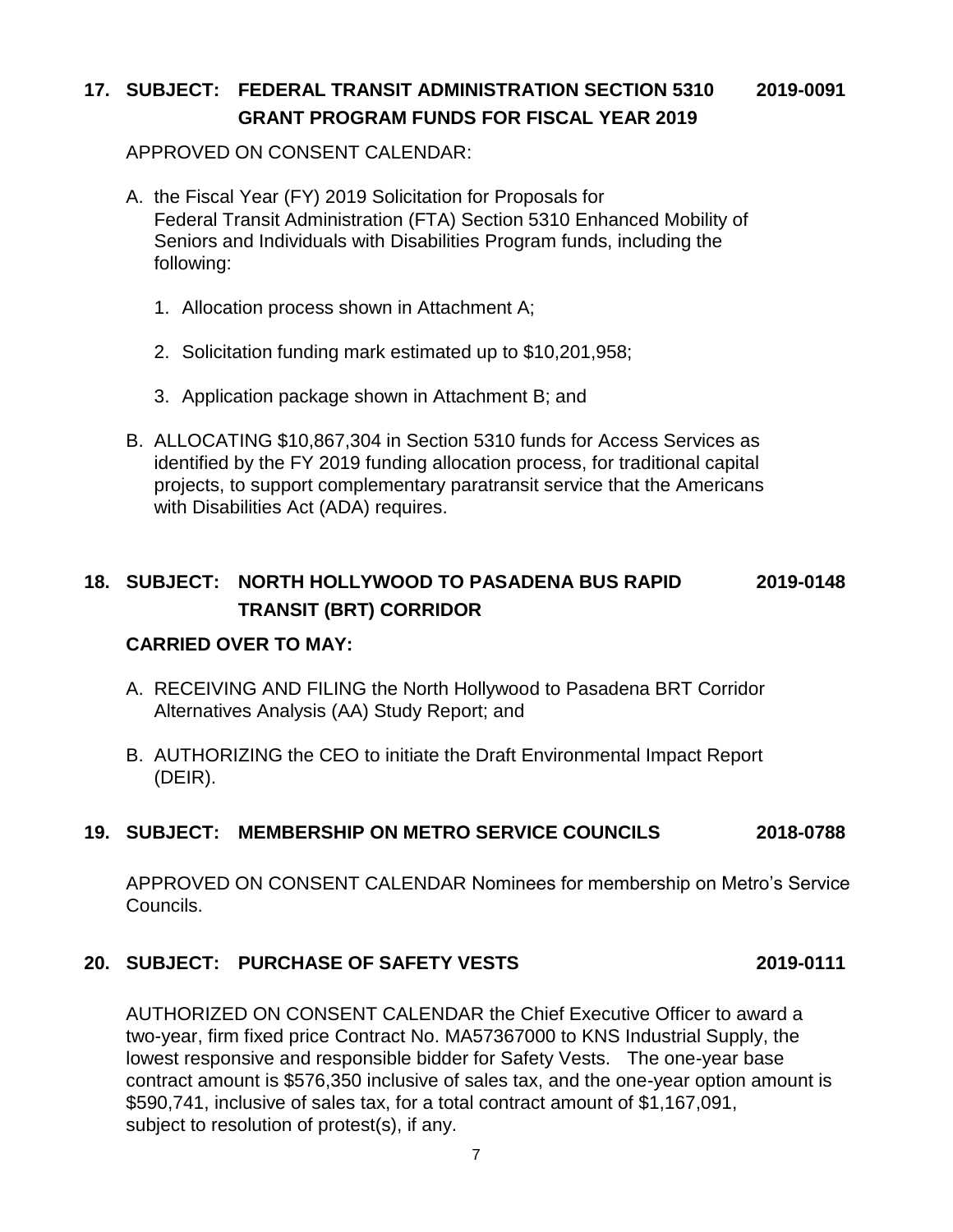## **23. SUBJECT: VITAL RELAYS FOR THE METRO BLUE LINE 2019-0113**

APPROVED ON CONSENT CALENDAR BY 2/3 VOTE:

- A. FINDING that there is only a single source of procurement to obtain Metro Blue Line Train Control Vital Relays to support Rail Wayside System Maintenance. The Board hereby authorizes purchase of the Vital Relays for the sole purpose of duplicating and replacing system equipment already in use; and
- B. AUTHORIZING the Chief Executive Officer to award a 24-month sole source, fixed price Contract Number OP58657000 to Twinco Mfg. Co., Inc. for an amount not to exceed \$2,862,833.53 inclusive of sales tax, subject to resolution of protest(s), if any.

## **25. SUBJECT: GLASS ANTI-GRAFFITI FILM MAINTENANCE AND 2019-0190 REPLACEMENT SERVICES**

AUTHORIZED ON CONSENT CALENDAR the Chief Executive Officer to award the following three-year base term contracts for regions 1 through 4; subject to resolution of protest(s) if any:

- A. A firm fixed unit rate Contract No. OP1246400003367, for Region 1 to Graffiti Shield, Inc., to provide glass anti-graffiti film maintenance and replacement services throughout Metro Red Line (MRL), Metro Orange Line (MOL) and various bus and rail locations within the geographical area specified as Region 1, for a not-to-exceed amount of \$1,806,189 for the three-year base period, and a not-to-exceed amount of \$1,239,682 for one, two-year option This is a combined not-to-exceed total amount of \$3,045,871, effective June 1, 2019 through May 31, 2024;
- B. A firm fixed unit rate Contract No. OP1246420003367, for Region 2 to Graffiti Shield, Inc., to provide glass anti-graffiti film maintenance and replacement services throughout Metro Gold Line (PGL), Metro Purple Line (MPL), El Monte Bus Way and various bus and rail locations within the geographical area specified as Region 2, for a not-to-exceed amount of \$1,734,912 for the three-year base period, and not-to-exceed amount of \$1,789,600 for one, two-year option. This is a combined not-to-exceed total amount of \$3,524,512, effective June 1, 2019 through May 31, 2024;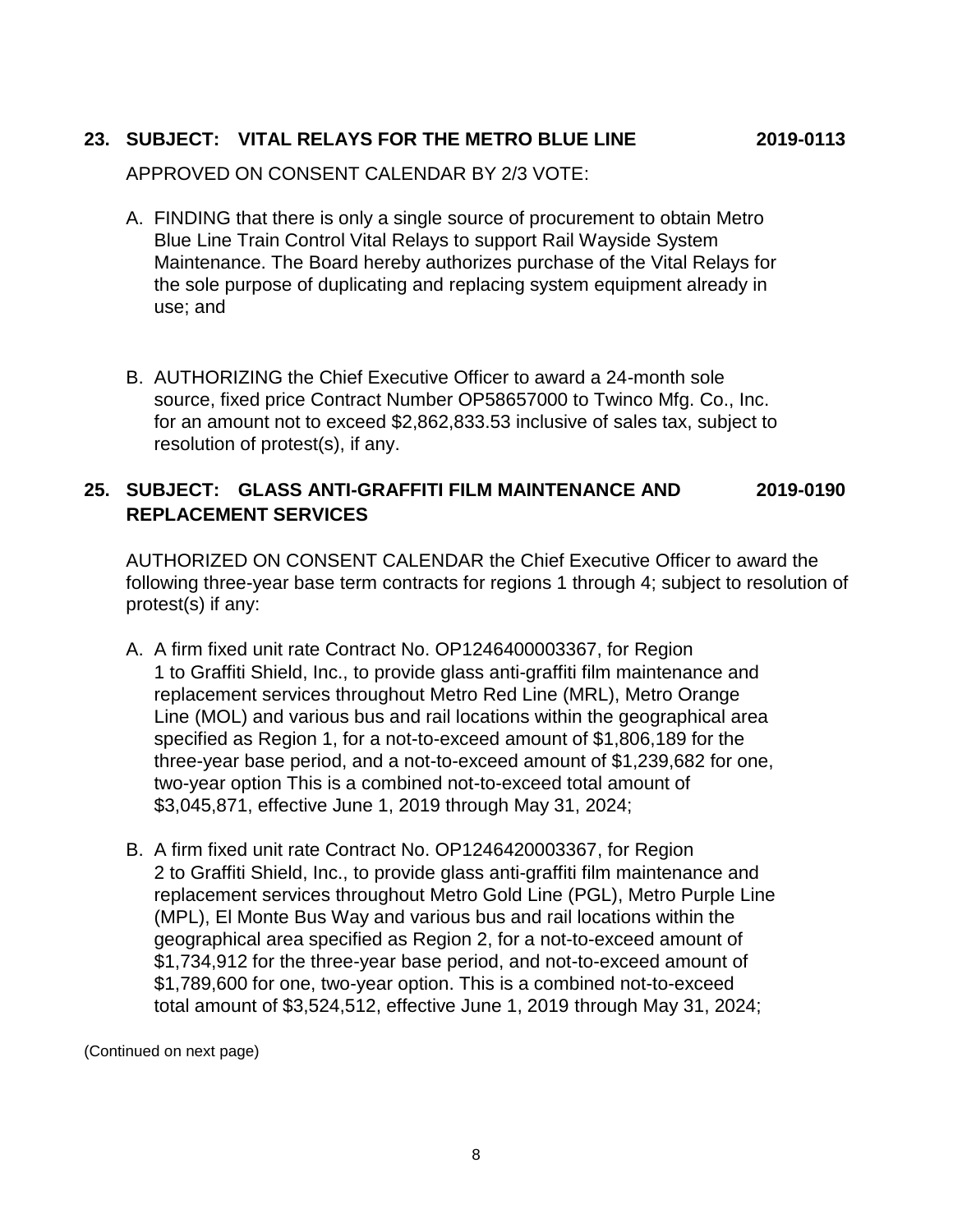- C. A firm fixed unit rate Contract No. OP1246430003367, for Region 3 to Xlnt Tint of Anaheim, Inc., to provide glass anti-graffiti film maintenance and replacement services throughout Metro Expo Line (Expo) and various bus and rail locations within the geographical area specified as Region 3, for a not-to-exceed amount of \$1,643,856 for the three-year base period, and a not-to-exceed amount of \$1,905,976 for one, two-year option. This is a combined not-to-exceed total amount of \$3,549,832, effective June 1, 2019 through May 31, 2024; and
- D. A firm fixed unit rate Contract No. OP1246440003367, for Region 4 to Xlnt Tint of Anaheim, Inc., to provide glass anti-graffiti film maintenance and replacement services throughout Metro Blue Line (MBL), Metro Green Line (MGL), Harbor Transit Way (HTW) and various bus and rail locations within the geographical area specified as Region 4, for a not-to-exceed amount of \$4,233,003 for the three-year base period, and a not-to-exceed amount of \$2,944,234 for one, two-year option. This is a combined not-to-exceed total amount of \$7,177,237, effective June 1, 2019 through May 31, 2024.

## **30. SUBJECT: PROJECT NO. 202808 CMF BUILDING 5 DUST 2019-0099 COLLECTION SYSTEM PROJECT**

AUTHORIZED ON CONSENT CALENDAR an increase in the life of project (LOP) budget for Project No. 202808 by \$440,000 for Central Maintenance Facility (CMF) Building 5 Dust Collection System project from \$785,000 to \$1,225,000.

## **31. SUBJECT: PROGRAM MANAGEMENT SUPPORT SERVICES 2019-0153**

AUTHORIZED AS AMENDED:

A. An increase to the total authorized funding for Contract No. AE35279 with Kal Krishnan Consulting Services/Triunity Engineering and Management Joint Venture (KTJV), for pending and future Contract Work Orders to provide Program Management Support Services (PMSS) in the amount of \$65,838,110, increasing the authorized funding limit from \$24,970,960 to \$90,809,070, consistent with previous action taken by the Board in June 2017 for the remaining five years of the contract, which includes exercising the option to extend the PMSS contract by two years; and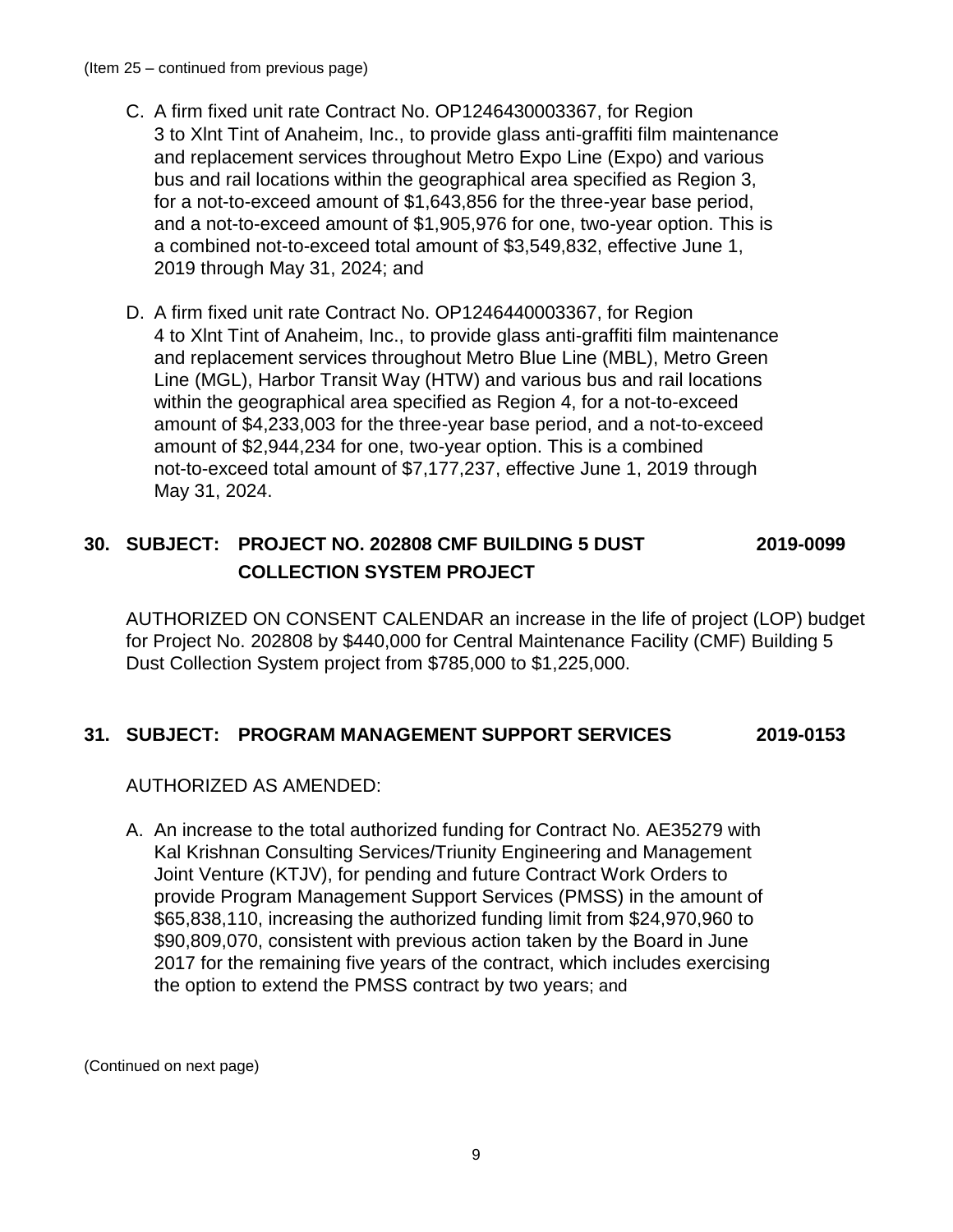B. The Chief Executive Officer or designee to execute individual Contract Work Orders (CWOs) and Contract Modifications within the Board approved contract funding amount.

 SOLIS AMENDMENT: that the Board amends Agenda Item No. 31 to authorize funding for two years and direct Metro staff to return in April 2021 with the next request for authorization as well as a report on the contractor's performance.

|  |  |  |  | PK   JF   JH   MB   HS   JB   SK   EG   KB   JDW   MRT   AN   RG |  |  |
|--|--|--|--|------------------------------------------------------------------|--|--|
|  |  |  |  | A   Y   C   Y   Y   Y   Y   C   A   Y   I                        |  |  |

## **32. WITHDRAWN: SUBJECT: STATE AND FEDERAL REPORT 2019-0044**

#### **RECOMMENDATION**

RECEIVE AND FILE State and Federal Legislative Report.

#### **33. SUBJECT: STATE LEGISLATION 2019-0048**

ADOPTED staff recommended positions:

- A. Senate Bill 43 (Allen) Carbon Taxes **WORK WITH AUTHOR**
- B. Senate Bill 7 (Portantino) State Highway Route 710 **SUPPORT**
- C. Assembly Bill 29 (Holden) State Highway Route 710 **SUPPORT**
- D. Senate Bill 152 (Beall) Active Transportation Program **OPPOSE UNLESS AMENDED**
- E. Assembly Bill 1402 (Petrie-Norris) Active Transportation Program **OPPOSE UNLESS AMENDED**
- F. Assembly Bill 752 (Gabriel) Public Transit: Transit stations: Lactation rooms **WORK WITH AUTHOR**

| $PK$ $JF$ | JH |  |  |  |  |  |
|-----------|----|--|--|--|--|--|
|           |    |  |  |  |  |  |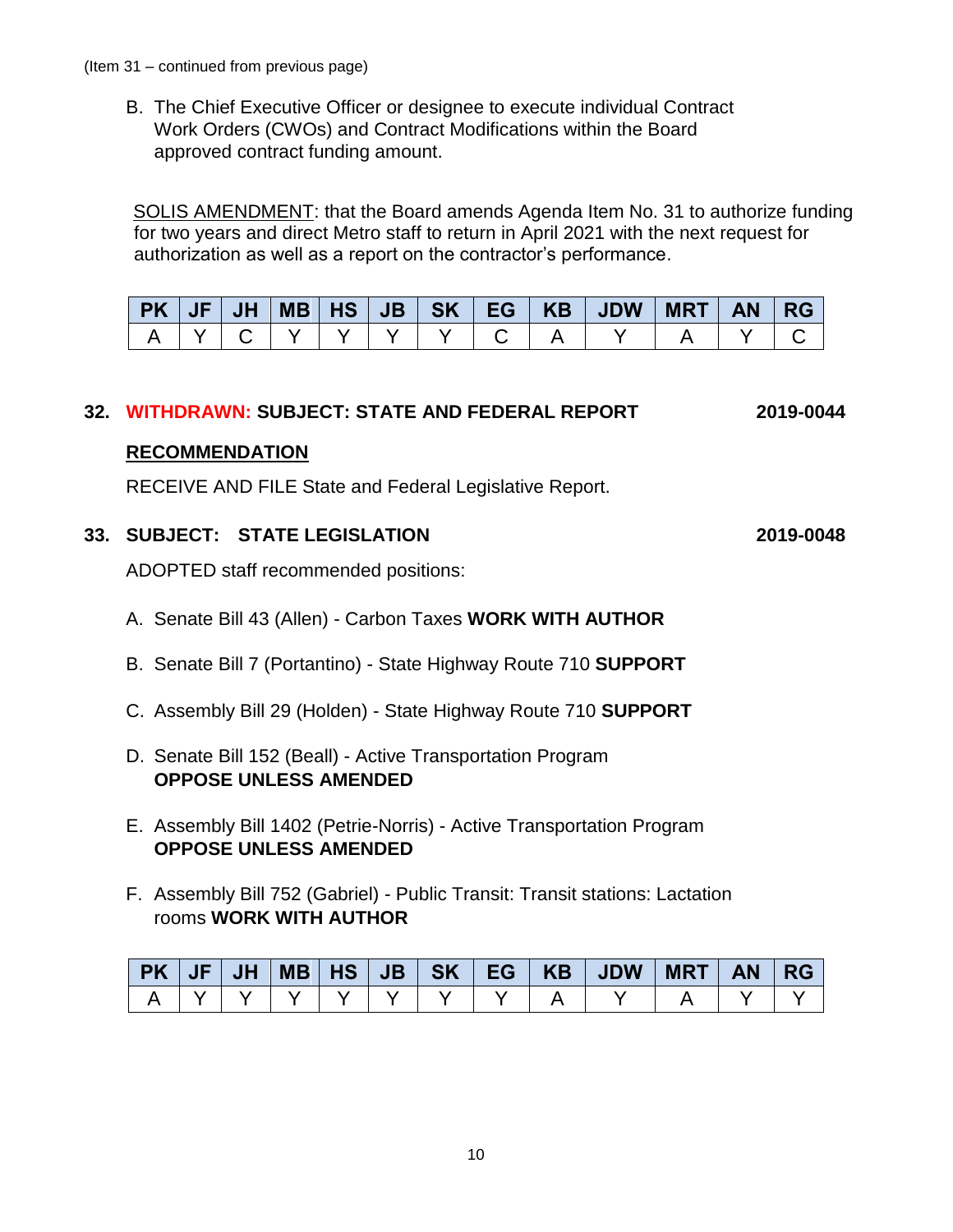## **33.1 WITHDRAWN: SUBJECT:CALIFORNIA HIGH SPEED RAIL 2019-0264 SOUTHERN CALIFORNIA SEGMENTS**

**APPROVE Amending Motion by Solis, Barger, Butts, Krekorian, and Najarian** that the Board amend Item No. 33 to add the following directives:

G. DIRECT the CEO to send a letter on behalf of the Board of Directors to the Governor of California and the California High-Speed Rail Authority to request re-evaluation of plans to further invest in the Central Valley high speed rail segments and to consider prioritizing funding to advance critical projects in Los Angeles County that would support the High-Speed Rail Authority's goal of a blended systems/operations model ahead of any State decisions made regarding High-Speed Rail funding on or after May 1, 2019.

H. AMEND the Metro State Legislative Plan to prioritize and secure High-Speed Rail funding for the Los Angeles County region.

## **34. SUBJECT: LOS ANGELES AERIAL RAPID TRANSIT PROJECT 2019-0169 UPDATE**

RECEIVED AND FILED status report on the Los Angeles Aerial Rapid Transit Project.

|  |  |  |  | PK   JF   JH   MB   HS   JB   SK   EG   KB   JDW   <i>'</i> | <b>MRT</b> | <b>AN</b> | <b>RG</b> |
|--|--|--|--|-------------------------------------------------------------|------------|-----------|-----------|
|  |  |  |  |                                                             |            |           |           |

#### **35. SUBJECT: LABOR COMPLIANCE MONITORING BENCH 2019-0139**

AUTHORIZED ON CONSENT CALENDAR the Chief Executive Officer to:

A. EXECUTE Modification No. 3 to the Labor Compliance Bench (the Bench) Contract Numbers PS-21307700 A-J, for labor compliance monitoring services, to exercise the fourth and fifth year options, extending the contract term from July 1, 2019 to June 30, 2021, and increasing the total authorized not-to-exceed amount by \$4,000,000 (\$2,000,000 for each option year) from \$19,056,648 to \$23,056,648; and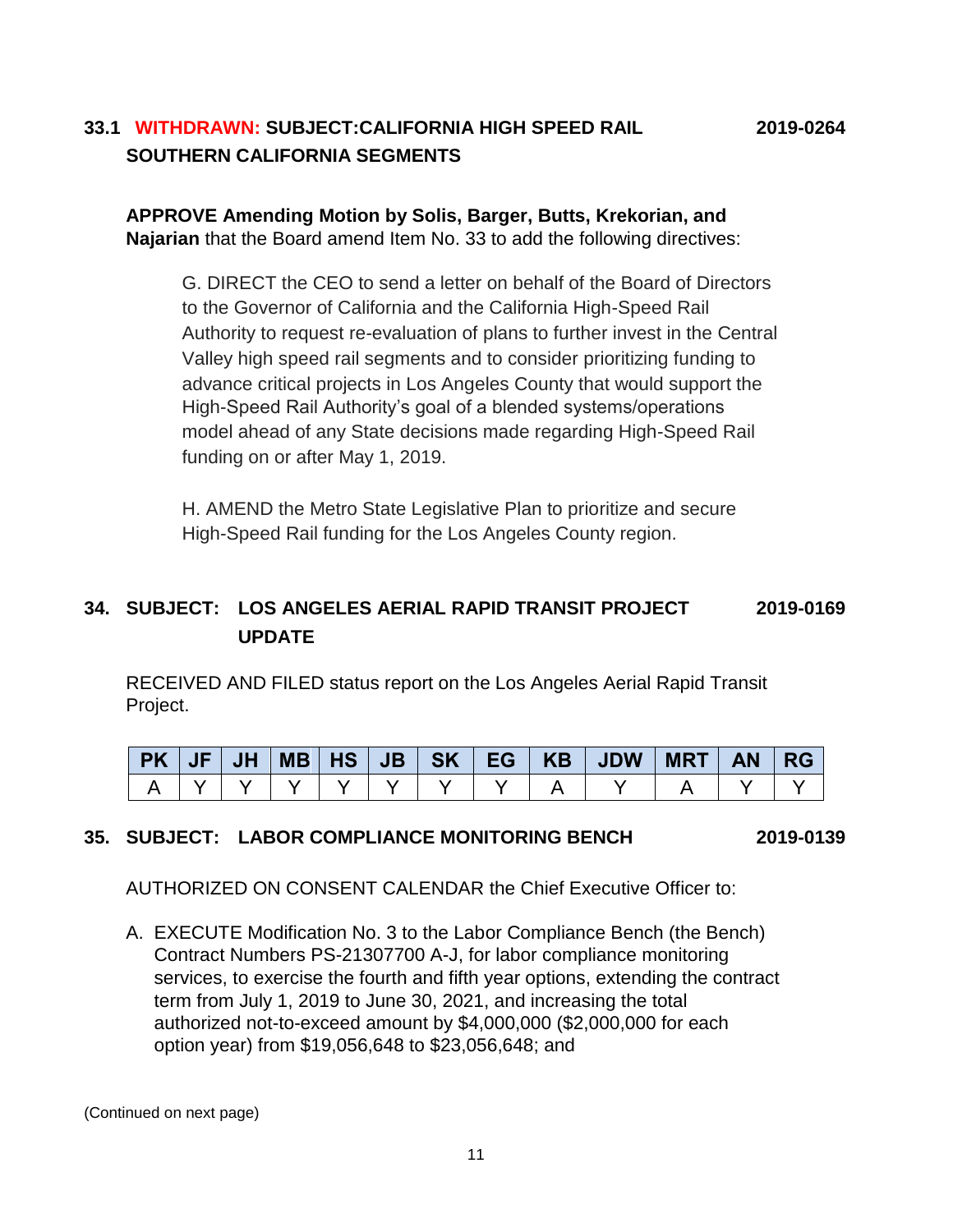B. AWARD AND EXECUTE task orders for a not-to-exceed total authorized amount of \$23,056,648.

|  |  |  |  | PK   JF   JH   MB   HS   JB   SK   EG   KB   JDW   MRT   AN   RG |  |  |
|--|--|--|--|------------------------------------------------------------------|--|--|
|  |  |  |  |                                                                  |  |  |

#### **36. SUBJECT: CONGESTION PRICING FEASIBILITY STUDY UPDATE 2019-0210**

APPROVED AS AMENDED:

- A. RECEIVING AND FILING the response to Motion 32.3 (Congestion Pricing) by Directors Garcetti, Kuehl, Butts, Solis, and Hahn; and
- B. Next Steps for Congestion Pricing Feasibility Study, which includes:
	- May 2019: Staff will issue Requests for Proposals for 1) Technical Services (includes Equity Analysis) and 2) Communications Plan and Public Engagement Services;
	- Summer 2019: Seek Board authorization to award contract; and
	- Ongoing: Staff will conduct ongoing dialogue with the Board at key milestones during the project development process. An overview of the anticipated process is provided in Attachment E Project Milestones.

#### HAHN AMENDMENT

- Include a lane/different pricing model for the zero emission vehicles; and
- Include Board's ability to appoint the public partnership stakeholder panel and expand the number of the seats.

|  |  |  |  | PK   JF   JH   MB   HS   JB   SK   EG   KB   JDW   MRT   AN   RG |  |  |
|--|--|--|--|------------------------------------------------------------------|--|--|
|  |  |  |  |                                                                  |  |  |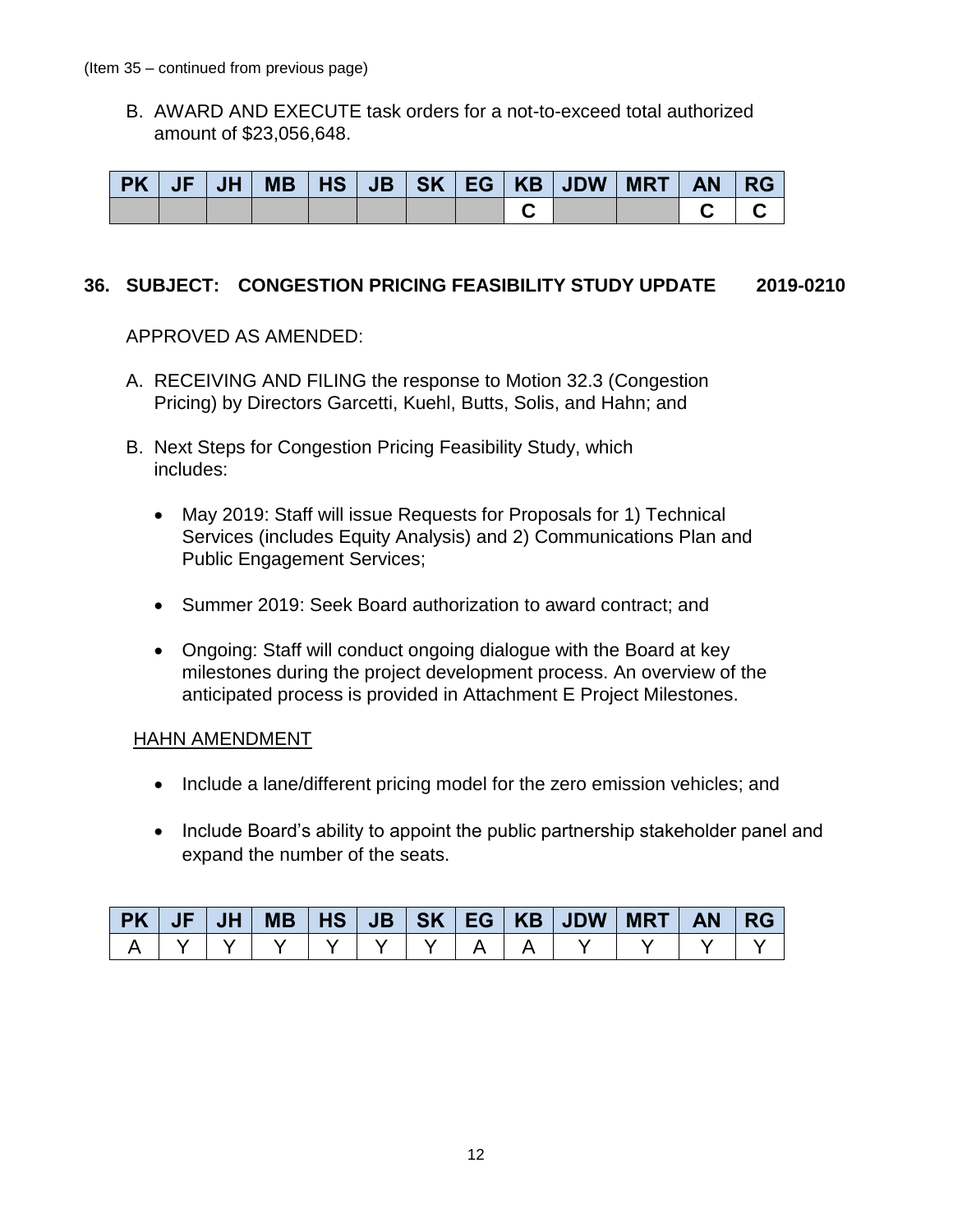## **37. SUBJECT: WEST SANTA ANA BRANCH P3 BUSINESS CASE 2019-0176 FINANCIAL ADVISORY SERVICES**

AUTHORIZED ON CONSENT CALENDAR the Chief Executive Officer to execute Modification No. 2 to Task Order No. PS50315-3049000 with Sperry Capital Inc. to finalize the Business Case for West Santa Ana Branch Light Rail Transit Project ("WSAB" or "the Project") in the amount of \$977,040 increasing the not-to-exceed task order value from \$1,099,970 to \$2,077,010.

#### **38. SUBJECT: PROJECT APPROVAL AND ENVIRONMENTAL 2019-0196 DOCUMENT (PA&ED) FOR SR-91 ACACIA COURT TO CENTRAL AVENUE IMPROVEMENT PROJECT**

AUTHORIZED the Chief Executive Officer (CEO) to execute a two-year, firm fixed price Contract No. AE57645000 with HNTB Corporation in the amount of \$5,006,899.68 for Architectural and Engineering (A&E) services for the preparation of a Project Approval and Environmental Document (PA&ED) for the SR-91 Acacia Court to Central Avenue Improvement Project (the Project), subject to resolution of protest(s), if any.

|  |  |  |  | PK   JF   JH   MB   HS   JB   SK   EG   KB   JDW   MRT   *AN   RG |  |  |
|--|--|--|--|-------------------------------------------------------------------|--|--|
|  |  |  |  |                                                                   |  |  |

**\*Voted under Rule of Necessity**

## **39. SUBJECT: METRO GOLD LINE INTERSTATE 210 BARRIER 2019-0197 REPLACEMENT**

APPROVED:

- A. INCREASING Design Life-of-Project (LOP) Budget for Metro Gold Line Interstate 210 Barrier Replacement, (CP Number 405581) by \$11,463,026, increasing the LOP budget from \$11,078,366 to \$22,541,392; and
- B. AUTHORIZING the Chief Executive Officer to execute Contract Modification No. 1 to the On-Call Highway Program Project Delivery Support Services Contract Nos. AE30673000, AE30673001, AE30673002 with AECOM, CH2M Hill, and Parsons Transportation Group, respectively, in the amount not-to exceed \$11,000,000 increasing the total contract value from \$30,000,000 to \$41,000,000.

|  |  |  |  | PK   JF   JH   MB   HS   JB   SK   EG   KB   JDW   MRT   AN   RG |  |  |
|--|--|--|--|------------------------------------------------------------------|--|--|
|  |  |  |  |                                                                  |  |  |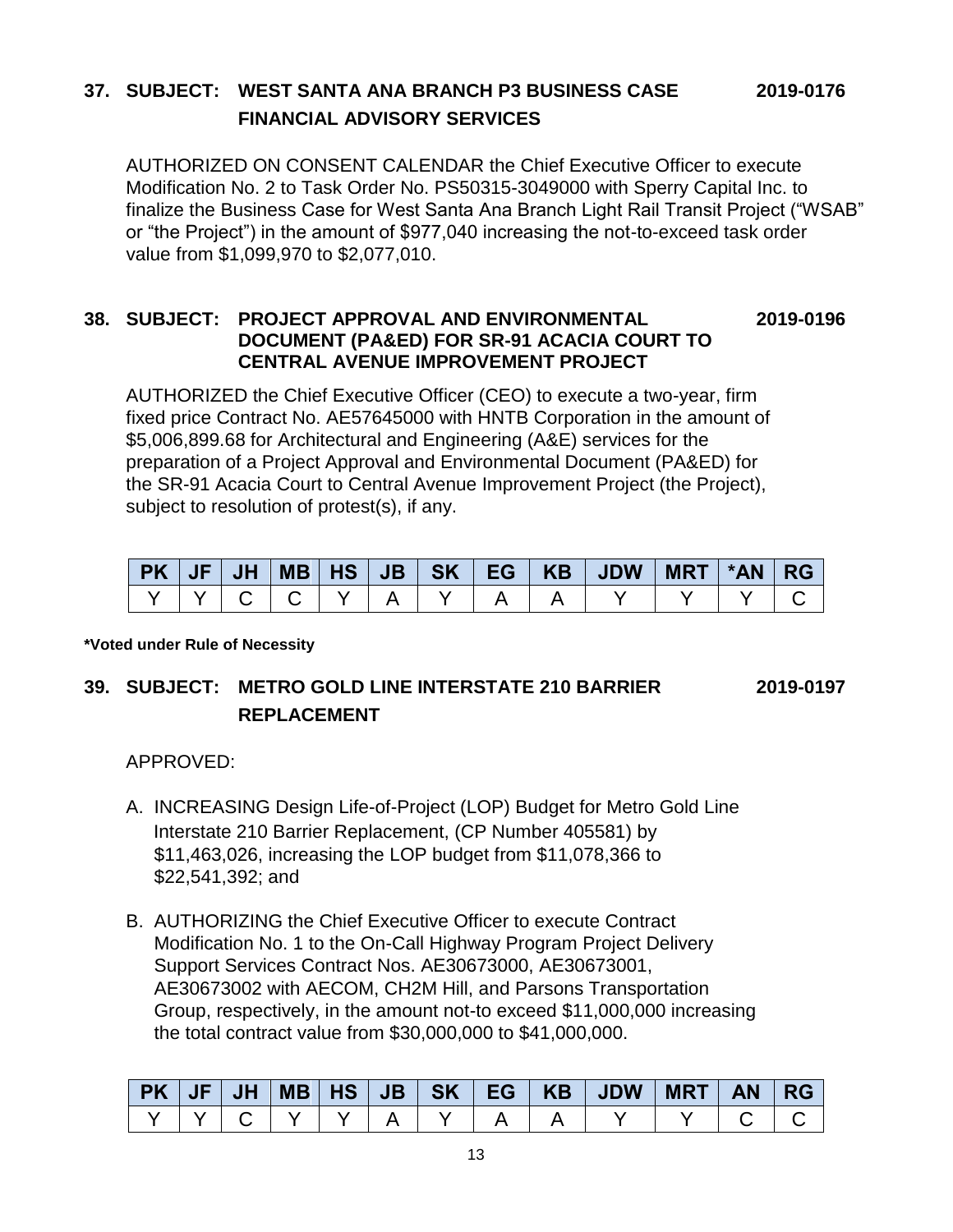## **40. WITHDRAWN: SUBJECT:P2550 LIGHT RAIL VEHICLE STATIC 2019-0209 INVERTER APS/LVPS OVERHAUL**

#### **RECOMMENDATION**

AUTHORIZE the Chief Executive Officer to award a 60-month, Indefinite Delivery/Indefinite Quantity (IDIQ) Contract no. MA51966000 to AmePower, the lowest responsive and responsible bidder, for the overhaul of P2550 Light Rail Vehicle Static Inverter Auxiliary Power Supply/Low Voltage Power Supply (APS/LVPS) Overhaul. This award is a not-to-exceed amount of \$2,714,220 subject to resolution of protest(s), if any.

## **41. SUBJECT: I-710 SOUNDWALL PACKAGE 3 PROJECT 2019-0226**

APPROVED BY 2/3 VOTE OF THE BOARD:

- A. HOLDING a public hearing on the proposed Resolution of Necessity; and
- B. ADOPTING Resolution of Necessity (Attachment B) authorizing the commencement of an eminent domain action to acquire a Temporary Construction Easement (TCE) and site improvements within the TCE area from the properties identified as Parcels: CPN-80901 (APN: 7401-023- 009); CPN-80914 (APN: 7401-008-010); CPN-80945 (APN: 7312-022- 004); CPN-80983 (APN: 7312-008-018); CPN-80982 (APN: 7312-008- 017); CPN-81000 (APN: 7311-009-014); CPN-80899 (APN: 7401-023- 007).

|  |  |  |                   | PK   JF   JH   MB   HS   JB   SK   EG   KB   JDW   MRT   AN   RG |  |  |
|--|--|--|-------------------|------------------------------------------------------------------|--|--|
|  |  |  | IYIYIA IYIYIYIYIN |                                                                  |  |  |

## **42. SUBJECT: EXPANDING THE YOUTH ON THE MOVE PROGRAM 2019-0265**

APPROVED Motion by Solis, Garcetti, Barger, Hahn, Butts and Kuehl that the Board direct the CEO to report back in July 2019 on:

- A. Recommendations to expand eligibility of the Youth on the Move program, including considering expanding the eligible age range from 18 to 21 to 16 to 24 or beyond;
- B. Improved marketing strategies for Youth on the Move, in partnership with the Los Angeles County Department of Children & Family Services (DCFS) and the Los Angeles County Probation Department;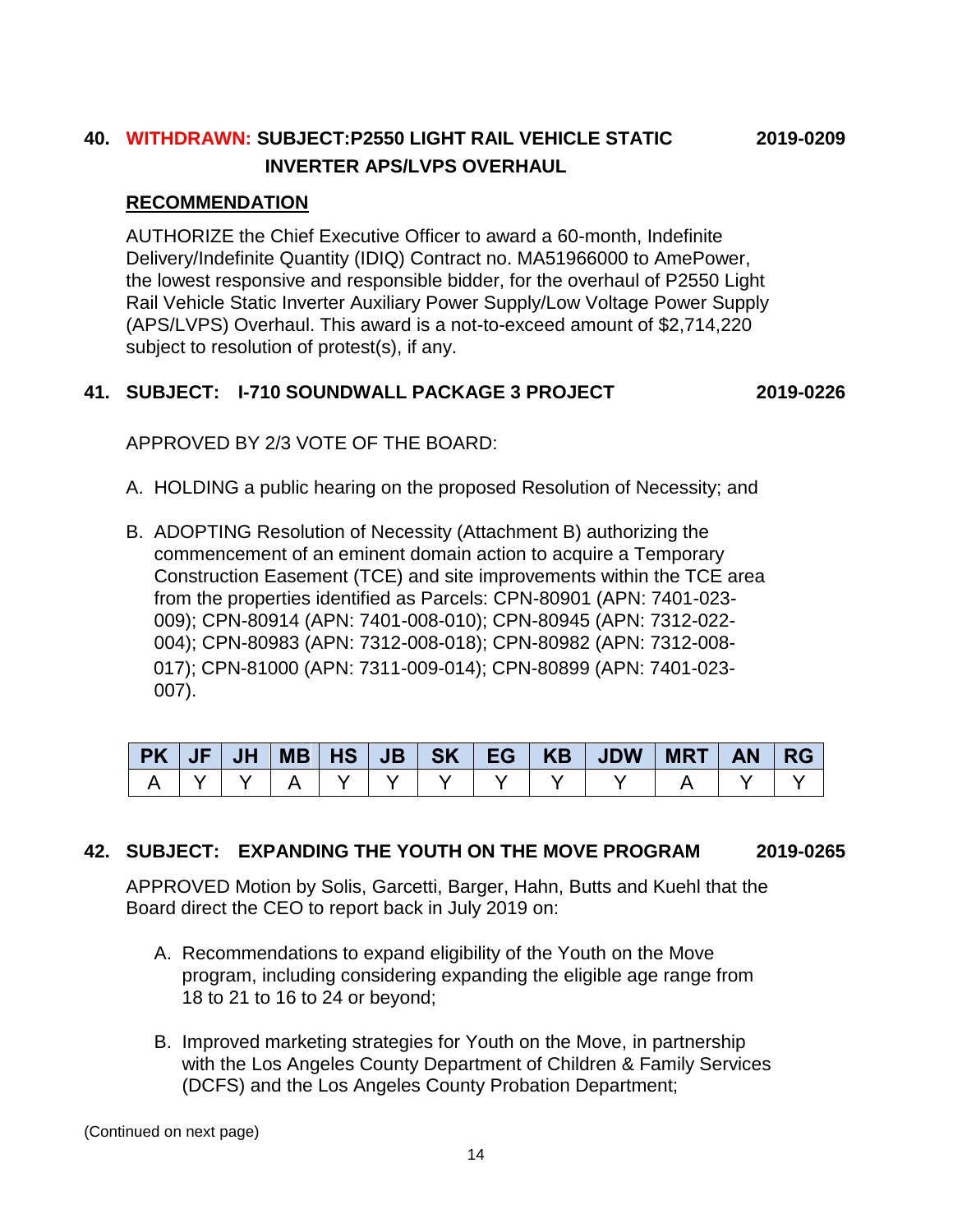(Item 42 – continued from previous page)

- C. Enhancements to the Youth on the Move application process to ensure it is seamless and low-barrier, in partnership with DCFS and the Probation Department;
- D. Identification of other transportation needs for youth who relevant foster care or probation contact and recommendations on potential partnerships between Metro, DCFS, Probation, and other relevant stakeholders, to address those needs;
- E. Recommendations to ensure students receive support throughout their participation in Youth on the Move, especially during potential changes in their living situations, schools, or case workers; and
- F. Recommendations to reduce the cost of transit for K-12 and College/Vocational students in general.

|  |  |  |  | $PK$   JF   JH   MB   HS   JB   SK   EG   KB   JDW   MRT   AN   RG |  |  |
|--|--|--|--|--------------------------------------------------------------------|--|--|
|  |  |  |  |                                                                    |  |  |

#### **43. SUBJECT: CLOSED SESSION 2019-0261**

- A. Conference with Legal Counsel Existing Litigation G.C. 54956.9(d)(1)
	- 1. Ceon Rayneil Gordon v. LACMTA, LASC Case No. BC633887

APPROVED settlement in the amount of \$3,775,000.

| PK JF/ | JH |  |  |  | MB   HS   JB   SK   EG   KB   JDW | MRT | AN/ | I RG |
|--------|----|--|--|--|-----------------------------------|-----|-----|------|
|        |    |  |  |  |                                   |     |     |      |

2. Cutbertha Rincon v. LACMTA, LASC Case No. BC669156

APPROVED settlement in the amount of \$300,000.

| <b>PK</b> | JF | <b>JH</b> | <b>MB</b> | <b>HS</b> | <b>JB</b> | <b>SK</b> | <b>LEG</b> | <b>KB</b> | <b>JDW</b> | <b>MRT</b> | <b>AN</b> | <b>RG</b> |
|-----------|----|-----------|-----------|-----------|-----------|-----------|------------|-----------|------------|------------|-----------|-----------|
|           |    |           |           |           |           |           |            |           |            |            |           |           |